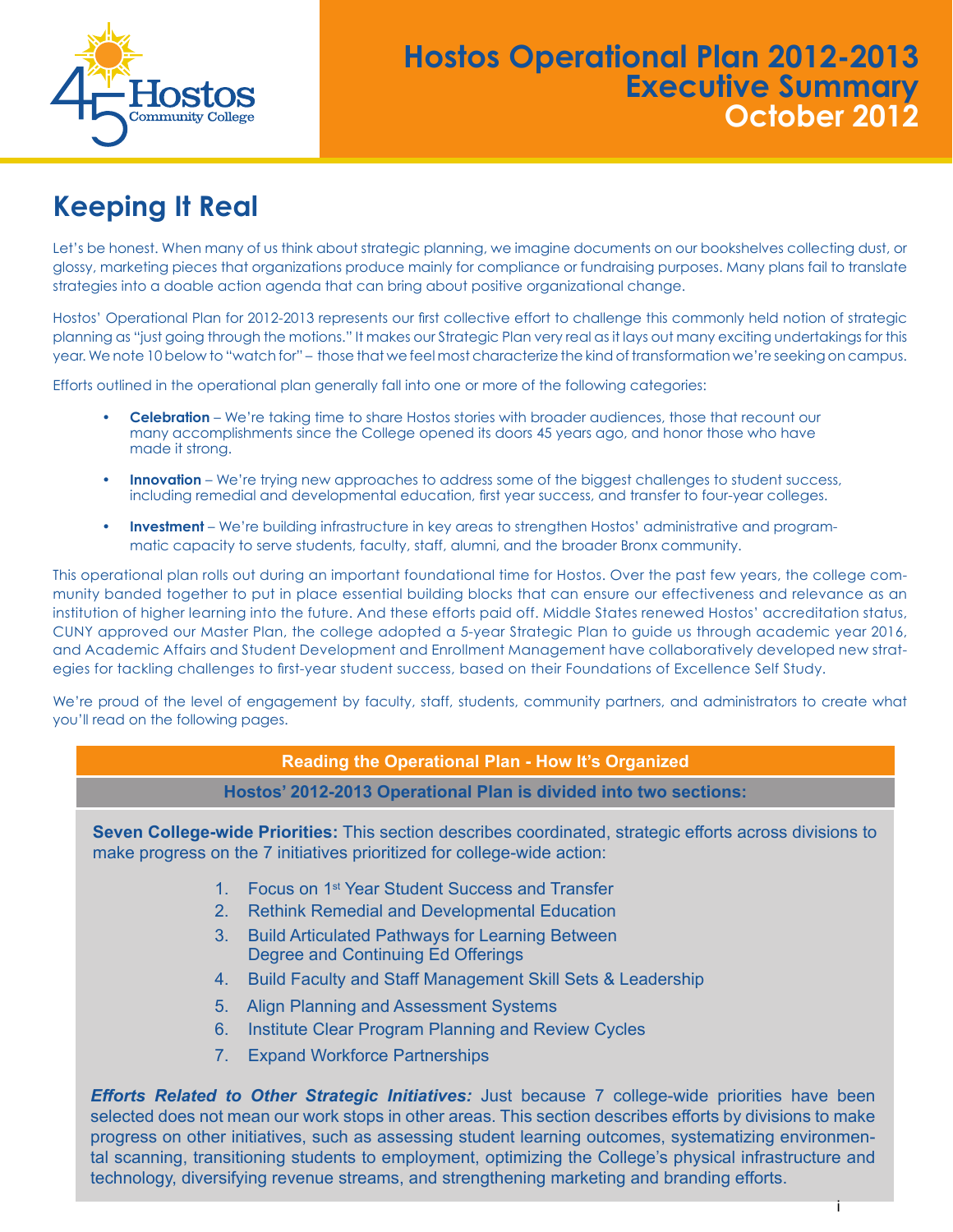## **1. Celebrating 45 Years of Accomplishments**

This milestone anniversary offers Hostos the opportunity to celebrate the college's many accomplishments in highly visible ways. Festivities include the annual golf outing, the alumni homecoming weekend, the 45th Anniversary Fall Concert featuring Danny Rivera and Cheo Feliciano and honoring Wally Edgecombe, the recently retired Director of the Hostos Center for the Arts & Culture, a 45th Anniversary Gala in the spring, and many other events sponsored by the Hostos Community College Foundation. To acknowledge this significant anniversary, Hostos is also rolling out an "I Am Hostos" storytelling campaign that will showcase the incredible faculty, staff, students, and alumni connected to the college. For information about these and other special events throughout the coming year, go to http://www.hostos.cuny.edu/45anniversary/.

## **2. Assigning Student Success Coaches to All First Year Entering Students**

Hostos will launch the Student Success Coaches Initiative, an exciting innovation designed to meet the various supportservices needs of our students so they can achieve greater academic success and degree completion. Starting this fall, every first-year entering student will be assigned a coach who will remain assigned to him or her as long as he or she stays enrolled at Hostos. The coaches will meet periodically with the new students to assess their interests and needs, help them set goals, and track their academic performance and progress. Coaches will also take action to help students overcome academic challenges and maximize their learning experiences. Our goal by the end of the 2014-15 academic year is for every Hostos student to have a coach who provides assistance in navigating the college. The Success Coach Initiative puts in place the kinds of comprehensive approaches recommended as a result of the Foundations of Excellence Self Study.

## **3. Launching Mathematics Pilots to Improve College Readiness**

This year, Hostos will rollout several promising pilot efforts to rethink and redesign remedial/developmental education. With generous support from the Ford Foundation, faculty have developed a new Math 015 course, which combines content from Hostos' Math 010 Basic Math Skills course and Math 020 Elementary Algebra course and offers supports, such as counselors, to help students successfully navigate the course. Math 015 will be piloted this fall for students who have a "high-fail" on the numerical skills/pre-algebra and algebra section of the CUNY-required Compass mathematics examination test, giving these students the opportunity to accelerate through remedialrequired coursework in one semester. An additional pilot will

offer peer tutors to students in Math 010 and 020 sections, so that students can supplement their instruction with assistance from others who have successfully completed these remedial/ developmental courses. The National Science Foundation recently awarded Hostos a grant to support the restructuring of Hostos' Math 010 Basic Math Skills course, which will be redeveloped to incorporate new teaching techniques, such as gaming and animation, so that students can better grasp foundational mathematics concepts needed for college level study. Given that three-quarters of our students arrive needing remediation in mathematics, we expect these efforts to help us significantly strengthen student college readiness in the years to come.

## **4. Facilitating Seamless Transfer for Our Students with CUNY Pathways**

In June 2011, the Board of Trustees of The City University of New York (CUNY) approved a resolution establishing the Pathways to Degree Completion Initiative. Pathways is designed to create a curricular structure that will streamline student transfers and enhance the quality of general education throughout CUNY. This academic year at Hostos, all general education courses submitted to Pathways (about 50) will have revised student learning outcomes to align these courses with national standards of general education adopted by CUNY faculty. As these course revisions are completed, Hostos will revise the college catalog, course marketing materials, and program websites, as well as provide professional development for faculty, advisors, and students to navigate our new framework. The Office of Academic Affairs has named Professor Félix Cardona as a Faculty Fellow who will facilitate the Pathways initiative, assisting departments with curriculum revisions and the development and implementation of the initiative. By fall 2013, we anticipate that all incoming freshmen with declared majors in liberal arts and associate in science degrees will be following the new CUNY-wide framework. At that time, current students will also have the alternative to opt into the framework if it facilitates their program completion or transfer.

## **5. Restructuring Planning and Assessment to Keep the College on Track with Its Goals**

In response to recommendations from Middle States, this fall the college will turn its attention to building systems and processes that help it better plan and assess progress toward achieving its goals – in courses and programs, and across the institution in accordance with the Strategic Plan. A new Office of Institutional Research and Student Assessment will lead efforts to develop an institution-wide assessment process to evaluate our educational offerings (at the course and academic program levels), as well as non-academic programs (e.g., the Hostos Center for the Arts & Culture, which is scheduled to undergo an evaluation this year). The Office will also facilitate annual cycles of operational planning and assessment to implement the Strategic Plan, assisting divisions as they develop their component parts of the institutional plan, and providing data to help track results.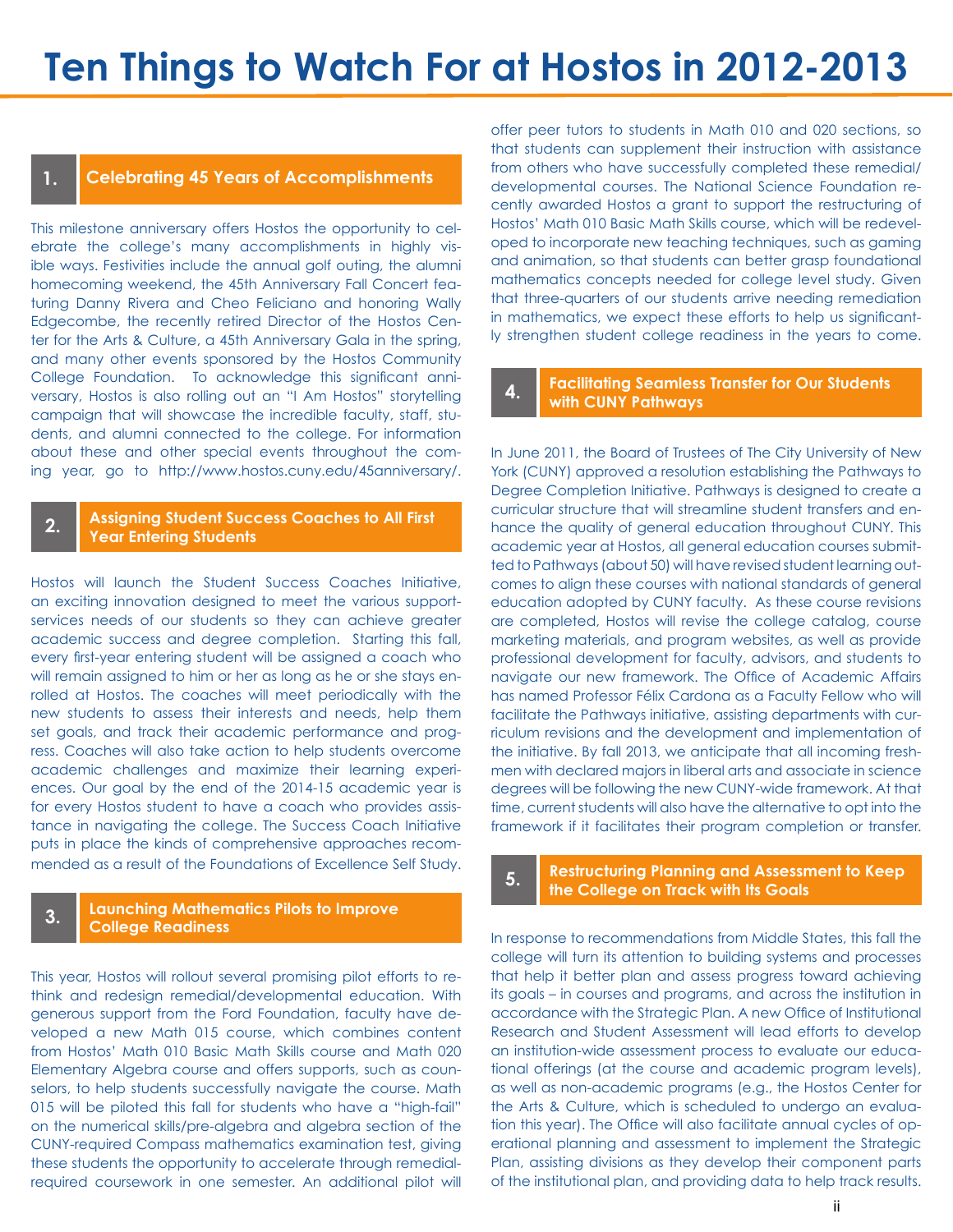#### **6. Transforming College-Wide Administrative Processes with CUNYfirst**

CUNYfirst is a "Fully Integrated Resources and Services Tool" designed to streamline and standardize how everyday business is conducted throughout the University system. This technology-based tool will improve customer service to all college constituencies, from the students to the faculty and staff. It will impact all processes, from streamlining student registration and payment for classes to budgeting for and assessment of programs and services. New applications will upgrade or replace aging legacy systems and standardize many of the administrative activities undertaken across CUNY campuses. CUNYfirst will be implemented in phases. Base processes for business, HR academic structure, and financial aid have been created, and future modules such as accounts payable, payroll, and benefits are scheduled to be implemented within the next two years.

## **7. Academic Affairs and Continuing Education Joining Forces to Expand Educational Offerings**

Some students come to Hostos through degree programs, others through Continuing Education. This year Continuing Education and Workforce Development (CEWD) and the Office of Academic Affairs (OAA) will collaborate, with facilitated support from environmental scanning consultants, to create more seamless and transferable connections between certificate to degree programs of study on campus. We will begin our efforts on the creation of new paths for those interested in pursuing careers in community health and then continue with other programs. CEWD and OAA will also work together to create career roadmaps that help students understand how to navigate existing articulations between Continuing Education and degree offerings, in areas such as nursing and for GED students. In coming years, OAA and CEWD will utilize the environmental scanning process to build more Continuing Education to degree (and vice versa) articulated programs, including those in Allied Health and Science, Technology, Engineering and Mathematics (STEM) to be housed in our New Science and Allied Heath building, as designated in our Master Plan.

## **8. Forging Strategic Workforce Partnerships in Health Care and at Hunts Point**

As the only public institution of higher learning in the South Bronx, the college is well positioned to serve as a community anchor in the provision of affordable, quality workforce training to area residents. But we cannot do this work alone. Hostos will work more strategically with other local workforce partners, deepening relationships with some long-time allies and reaching out to new employers, nonprofits, educational institutions, unions, and public and private sector institutions to invest in collaborative workforce development ventures such as co-sponsored training workshops and certificate programs. This year Hostos will spend time mapping existing workforce partner relationships and then seek out ways to deepen strategic connections with health care providers (to support

education and training in this major employment industry in the Bronx ), and with Hunts Point businesses (to support the growth of this neighboring economic hub close to the college).

#### **9. Building Capacity of Bronx Nonprofits at New Hostos Center**

With generous support from JPMorgan Chase and the New York Community Trust, the Center for Bronx Non-Profits (CBNP) will become operational this year, with its first executive director to be hired this fall. This collaborative venture with the Jewish Community Relations Council will provide a convening, training, and resource-sharing space that strengthens the capacity of local community leaders and non-profit organizations serving the Bronx. Activities envisioned will include monthly executive roundtables, "meet the grantmaker" style events, and training sessions on organizational management, fundraising, and board development. The Center will be housed at the new CEWD space in the Bronx Terminal Market building at the corner of East 149th Street and River Avenue. We will also work this year in creating an advisory board comprised of leaders of the non-profit community in the Bronx.

## **10. Investing in Physical Infrastructure to Expand Academic and Workforce Development Reach**

With support from community leaders, the Bronx Borough President, City Council Members and CUNY, the Division of Continuing Education and Workforce Development (CEWD) now oversees the new Center for Workforce Development and Continuing Education, which is housed in the landmark Bronx Terminal Market building at the corner of East 149th Street and River Avenue. This new facility enables Hostos to expand popular programs, such as the GED and ESL programs, College for Kids, adult literacy, and job training in the fields of health and technology. New programs will include the Center for Bronx Non-Profits, CUNY CareerPATH, and the Young Men's Initiative/IMPACT Peer Mentoring and the Bronx Workforce One Extension Center.

CUNY in the Heights, which offers continuing education and credit courses to the community, has moved into a stateof-the-art facility at the Inwood Center at 5030 Broadway in Manhattan's Inwood/Washington Heights neighborhood. The new space features classrooms equipped with wireless connections and SMART Boards, computer labs, conference rooms and offices for 150 faculty and staff and will allow for the operation of programs year-round. More than 40 job skills certificate-based courses will be offered.

The fourth floor of the B Building will undergo extensive renovations to improve office space for the Office of Academic Affairs, Information Technology and the Mathematics Department, by making the space more efficient and providing more work stations for new faculty and staff hires. In addition, an improved air distribution system will connect the 4th Floor of the B Building with the 4th Floor of the C Building.